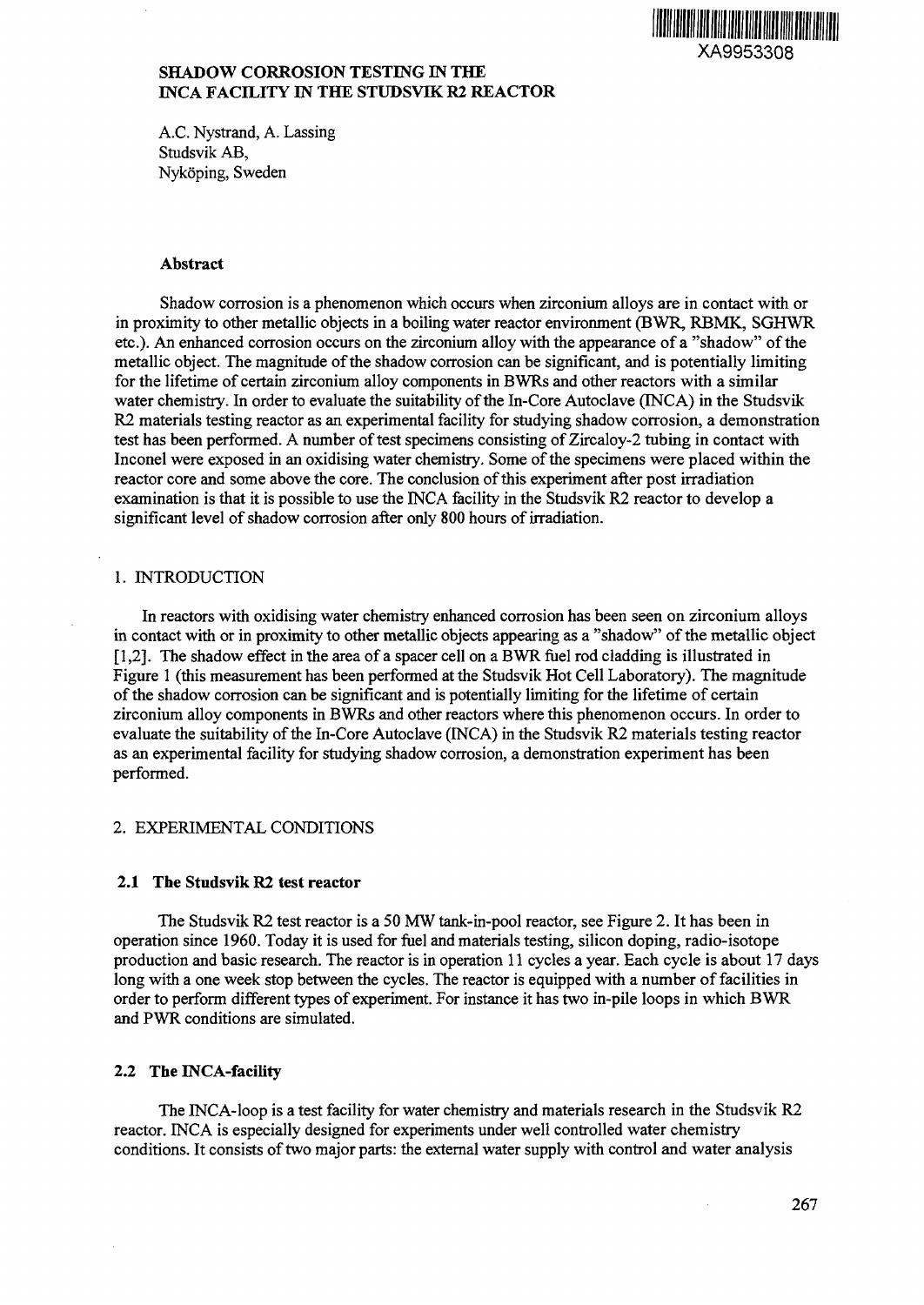

*Figure 1. Oxide thickness map (from eddy current measurements) in the area of a spacer cell on a BWR fuel rod cladding. The oxide thickness decreases with the grey scale in the order*  $O > 8$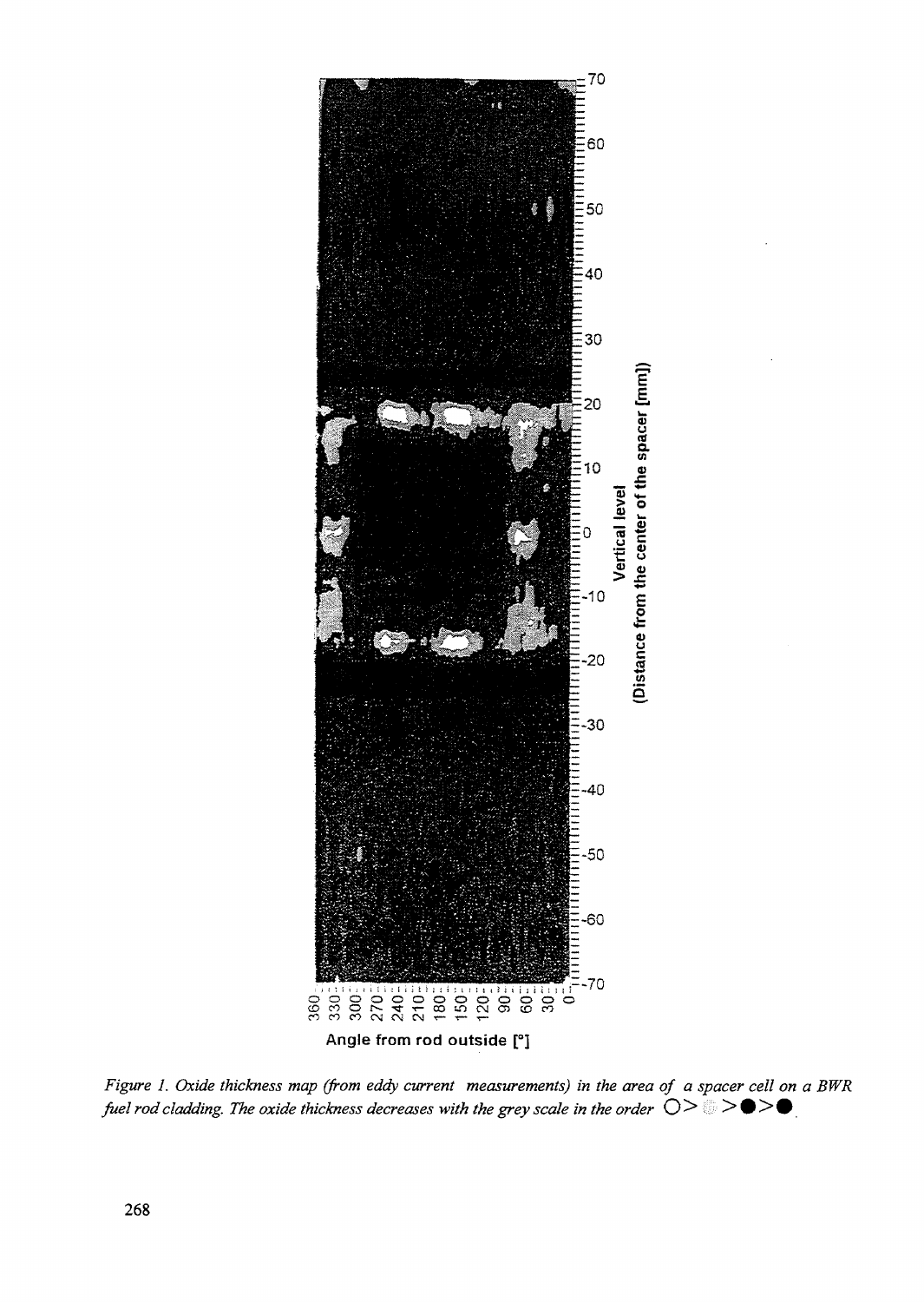

*Figure 2. General view into the R2 reactor tank.*

systems and the in-core rig. Degassed, high-purity water feeds the INCA-loop with a variable flowrate. Injections of additives and impurities can be performed either before the water enters the rig or just above the in-core section of the rig. Both the inlet and outlet water can be analysed (content of oxygen, hydrogen, hydrogen peroxide, ions, conductivity etc.).

The INCA rig is illustrated in Figure 3 in its once-through operation mode where the water is drained after it has passed the in-core section. It is installed within one of the LWR loops in the R2 reactor. The water of the main loop serves as a heating or cooling medium for the INCA-rig. The two main parts of the INCA rig are the rig tube and the insert. The test specimens are installed on the test specimen rod. The rod can easily be changed between two cycles of operation. The INCA-loop can be operated from ambient conditions up to 15 MPa and 325°C.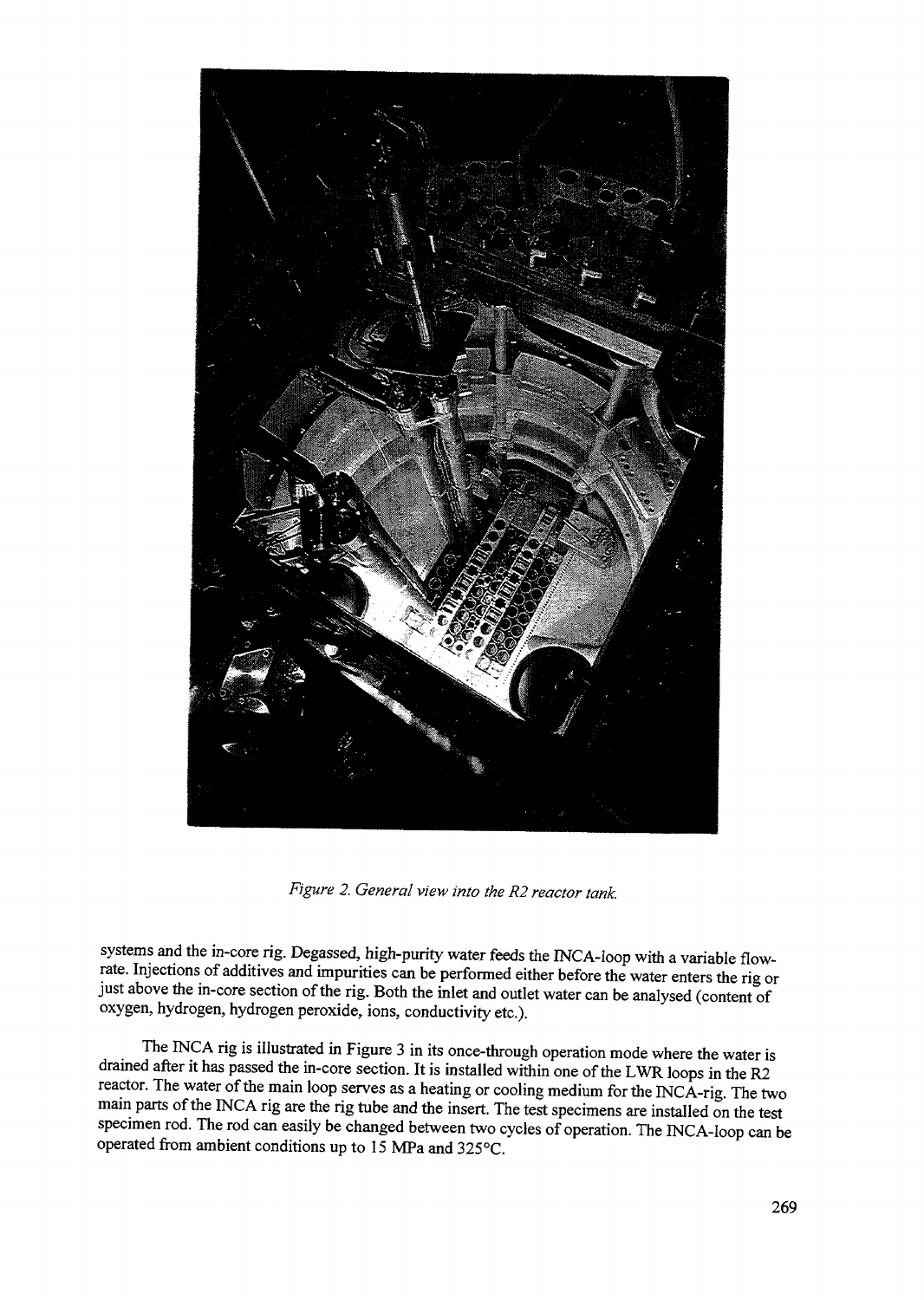

*Figure 3. The in-core part of the INCA loop.*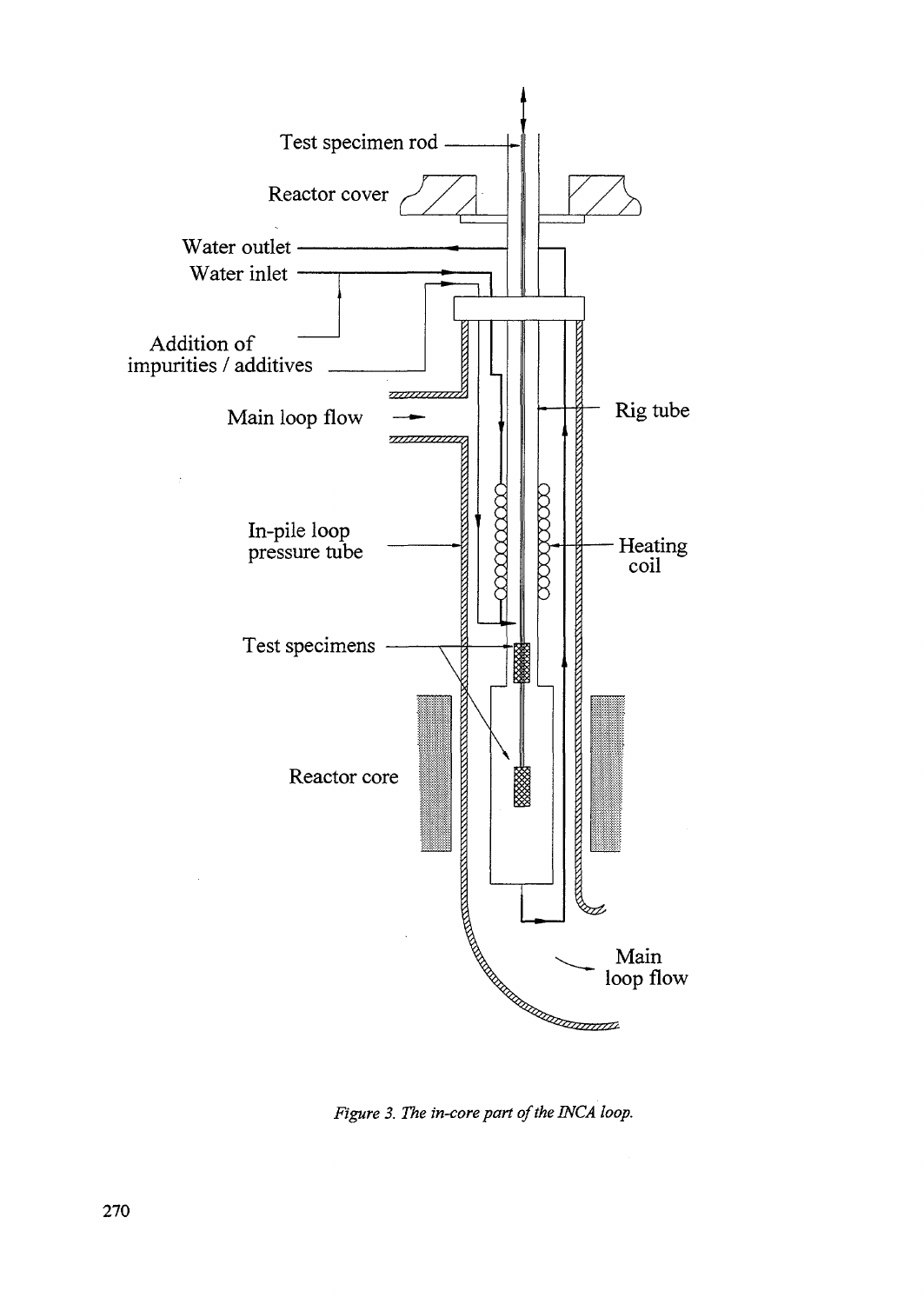The INCA facility was used for this experiment. Earlier it has also been used for in-core electrochemical potential measurements [3,4]

### **2.3 The demonstration test**

In this shadow corrosion demonstration test the water inlet temperature was 275°C at 8.5 MPa, (no boiling). The oxidising water chemistry typical of BWRs and other reactors where shadow corrosion has been observed, was created by adding 200 ppb of oxygen to the inlet water. The irradiation lasted for about 800 hours (two cycles of about 17 days each with a shutdown period in between the two cycles).

A number of test specimens were supplied by ABB Atom, and assembled on a stringer (the test specimen rod) in such a way that some of the specimens were within the reactor core, while some of them were above the core. The water flowed downwards through the rig which means that it passed the out-of-core specimens first and then the in-core specimens. This means that the changes of the water chemistry caused by the irradiation only affected the in-core specimens. Each test specimen consisted of a 35 mm long piece of Zircaloy-2 tubing in contact with Inconel.

The water chemistry was analysed during the test (average values by weight):

| $O2$ measured at inlet   | $200$ ppb |
|--------------------------|-----------|
| $O2$ measured at outlet  | $270$ ppb |
| $H_2$ measured at inlet  | $0$ ppb   |
| $H_2$ measured at outlet | 25 ppb    |

The neutron flux plus the gamma and neutron intensities were calculated after the test.

The fast neutron flux was 0,7-0,9  $10^{14}$  n/cm<sup>2</sup>,s (>1MeV) The thermal flux was 1,4-2,0  $10^{14}$  n/cm<sup>2</sup>,s (<0,625 eV) The dose rate from gamma radiation was  $3,4-4,6$  W/gH<sub>2</sub>O The dose rate from neutron radiation was  $3,7-4,9$  W/gH<sub>2</sub>O

#### 3. OXIDE MEASUREMENTS

Following the irradiation, two of the specimens, consisting of exactly the same types of materials in the same geometry, were examined by optical microscopy at 825X magnification in order to measure the oxide thickness. One of the specimens had been in the out-of-core location during the test, while the other specimens had been in-core. The specimens were embedded in epoxy prior to sectioning and polishing, so that the Inconel and Zircaloy were kept in contact. No oxide could be detected anywhere on the test specimen located outside the core illustrated in Figure 4, so the oxide thickness was concluded to be less than  $0.5 \mu m$  (the microscope resolution). The test specimen exposed inside the core, see Figure 5, was generally covered with a  $1-2 \mu m$  thick oxide layer, with local areas of accelerated corrosion at, and in proximity to, the points of contact between the Inconel and Zircaloy. The oxide thickness was about 10  $\mu$ m in these areas, which were a few millimetres in extent.

### 4. CONCLUSION

The conclusion of this experiment is that it is possible to use the INCA facility in the Studsvik R2 Reactor to develop a significant level of shadow corrosion after only 800 hours of irradiation. Standard Post Irradiation Examination techniques can be used to evaluate the shadow corrosion. Since local accelerated corrosion was not observed on the specimens tested outside the core, shadow corrosion was shown to be an in-core reactor phenomenon.